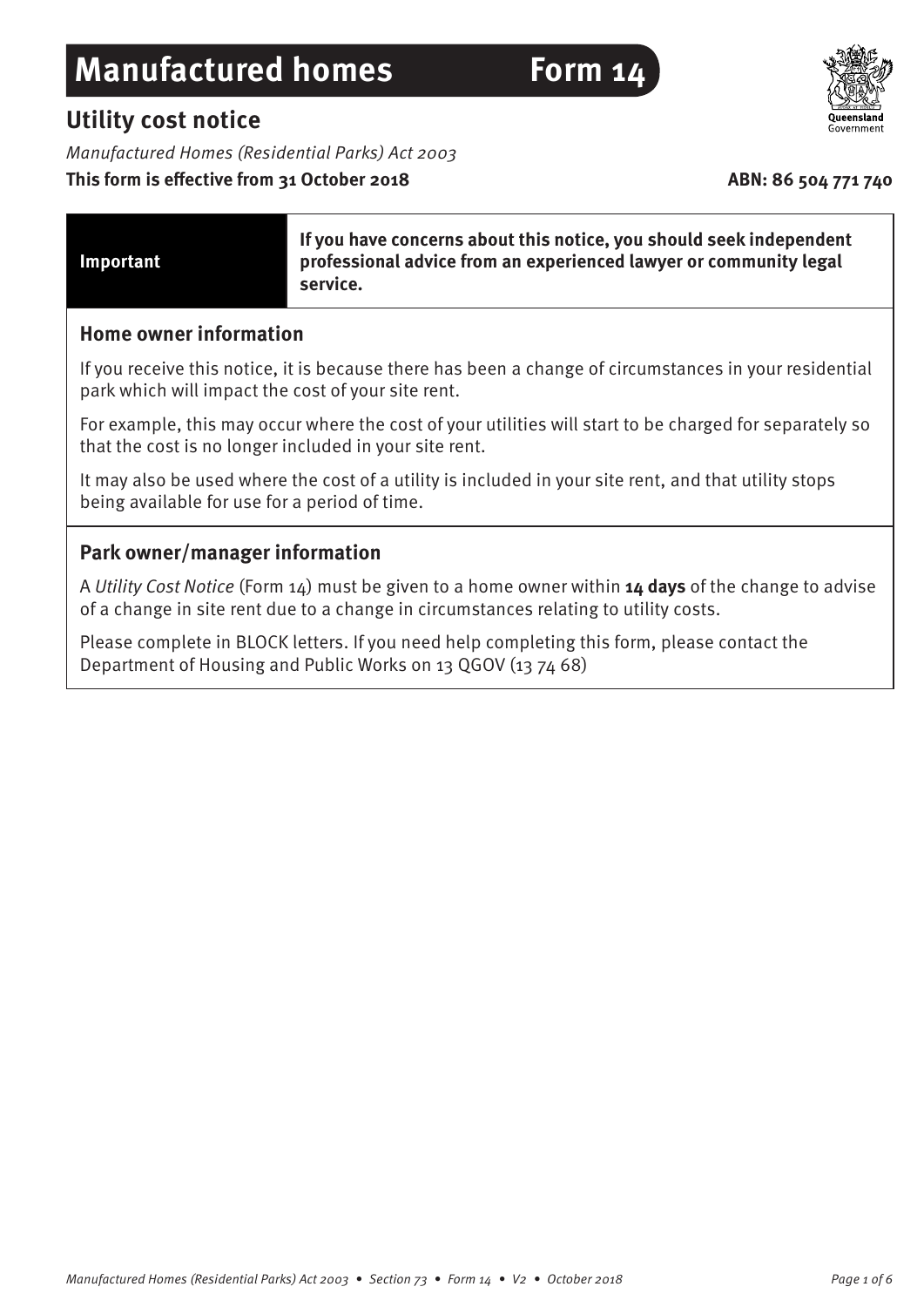| Part 1 - Change in site rent |                                                                                                                                                                                                                                                                                                                                                                                                                                                                                                                                                                                                                                                                                                                                                                                                                         |
|------------------------------|-------------------------------------------------------------------------------------------------------------------------------------------------------------------------------------------------------------------------------------------------------------------------------------------------------------------------------------------------------------------------------------------------------------------------------------------------------------------------------------------------------------------------------------------------------------------------------------------------------------------------------------------------------------------------------------------------------------------------------------------------------------------------------------------------------------------------|
| <b>Details of change</b>     |                                                                                                                                                                                                                                                                                                                                                                                                                                                                                                                                                                                                                                                                                                                                                                                                                         |
|                              | $\text{Utility cost factored into site rent $ } \texttt{\$} \text{ \underline{\qquad} \underline{\qquad} \underline{\qquad} \underline{\qquad} \underline{\qquad} \underline{\qquad} \underline{\qquad} \underline{\qquad} \underline{\qquad} \underline{\qquad} \underline{\qquad} \underline{\qquad} \underline{\qquad} \underline{\qquad} \underline{\qquad} \underline{\qquad} \underline{\qquad} \underline{\qquad} \underline{\qquad} \underline{\qquad} \underline{\qquad} \underline{\qquad} \underline{\qquad} \underline{\qquad} \underline{\qquad} \underline{\qquad} \underline{\qquad} \underline{\qquad} \underline{\qquad} \underline{\qquad} \underline{\qquad} \underline{\qquad} \underline{\qquad} \$<br>Note: This is the amount of the site rent being impacted by the change<br>in circumstances. |
|                              | Paid $\bigcirc$ Weekly $\bigcirc$ Fortnightly $\bigcirc$ Monthly $\bigcirc$ Other                                                                                                                                                                                                                                                                                                                                                                                                                                                                                                                                                                                                                                                                                                                                       |
|                              | Relevant utility $\bigcirc$ Water/Sewerage $\bigcirc$ Electricity $\bigcirc$ Gas                                                                                                                                                                                                                                                                                                                                                                                                                                                                                                                                                                                                                                                                                                                                        |
|                              | Other (specify) <b>with a construction of the constant of the constant of the constant of the constant of the constant of the constant of the constant of the constant of the constant of the constant of the constant of the co</b>                                                                                                                                                                                                                                                                                                                                                                                                                                                                                                                                                                                    |
|                              | New site rent payable from this date DD / MM / YYYY                                                                                                                                                                                                                                                                                                                                                                                                                                                                                                                                                                                                                                                                                                                                                                     |
|                              | Period of change $\bigcirc$ Temporary $\bigcirc$ Permanent                                                                                                                                                                                                                                                                                                                                                                                                                                                                                                                                                                                                                                                                                                                                                              |
|                              | Date rent reverts to normal $\Box$ Not applicable<br>DD / MM / YYYY                                                                                                                                                                                                                                                                                                                                                                                                                                                                                                                                                                                                                                                                                                                                                     |
|                              | Reason for change                                                                                                                                                                                                                                                                                                                                                                                                                                                                                                                                                                                                                                                                                                                                                                                                       |
|                              | Utilities have become separately metered and are now separately<br>payable by the home owner.                                                                                                                                                                                                                                                                                                                                                                                                                                                                                                                                                                                                                                                                                                                           |
|                              | The utility has become unavailable for use                                                                                                                                                                                                                                                                                                                                                                                                                                                                                                                                                                                                                                                                                                                                                                              |
|                              |                                                                                                                                                                                                                                                                                                                                                                                                                                                                                                                                                                                                                                                                                                                                                                                                                         |
| How change was<br>calculated | How the utility cost has been worked out                                                                                                                                                                                                                                                                                                                                                                                                                                                                                                                                                                                                                                                                                                                                                                                |
|                              |                                                                                                                                                                                                                                                                                                                                                                                                                                                                                                                                                                                                                                                                                                                                                                                                                         |
|                              |                                                                                                                                                                                                                                                                                                                                                                                                                                                                                                                                                                                                                                                                                                                                                                                                                         |
|                              |                                                                                                                                                                                                                                                                                                                                                                                                                                                                                                                                                                                                                                                                                                                                                                                                                         |
|                              |                                                                                                                                                                                                                                                                                                                                                                                                                                                                                                                                                                                                                                                                                                                                                                                                                         |
|                              |                                                                                                                                                                                                                                                                                                                                                                                                                                                                                                                                                                                                                                                                                                                                                                                                                         |
|                              |                                                                                                                                                                                                                                                                                                                                                                                                                                                                                                                                                                                                                                                                                                                                                                                                                         |
|                              |                                                                                                                                                                                                                                                                                                                                                                                                                                                                                                                                                                                                                                                                                                                                                                                                                         |
|                              |                                                                                                                                                                                                                                                                                                                                                                                                                                                                                                                                                                                                                                                                                                                                                                                                                         |
|                              |                                                                                                                                                                                                                                                                                                                                                                                                                                                                                                                                                                                                                                                                                                                                                                                                                         |
|                              |                                                                                                                                                                                                                                                                                                                                                                                                                                                                                                                                                                                                                                                                                                                                                                                                                         |
|                              |                                                                                                                                                                                                                                                                                                                                                                                                                                                                                                                                                                                                                                                                                                                                                                                                                         |
|                              |                                                                                                                                                                                                                                                                                                                                                                                                                                                                                                                                                                                                                                                                                                                                                                                                                         |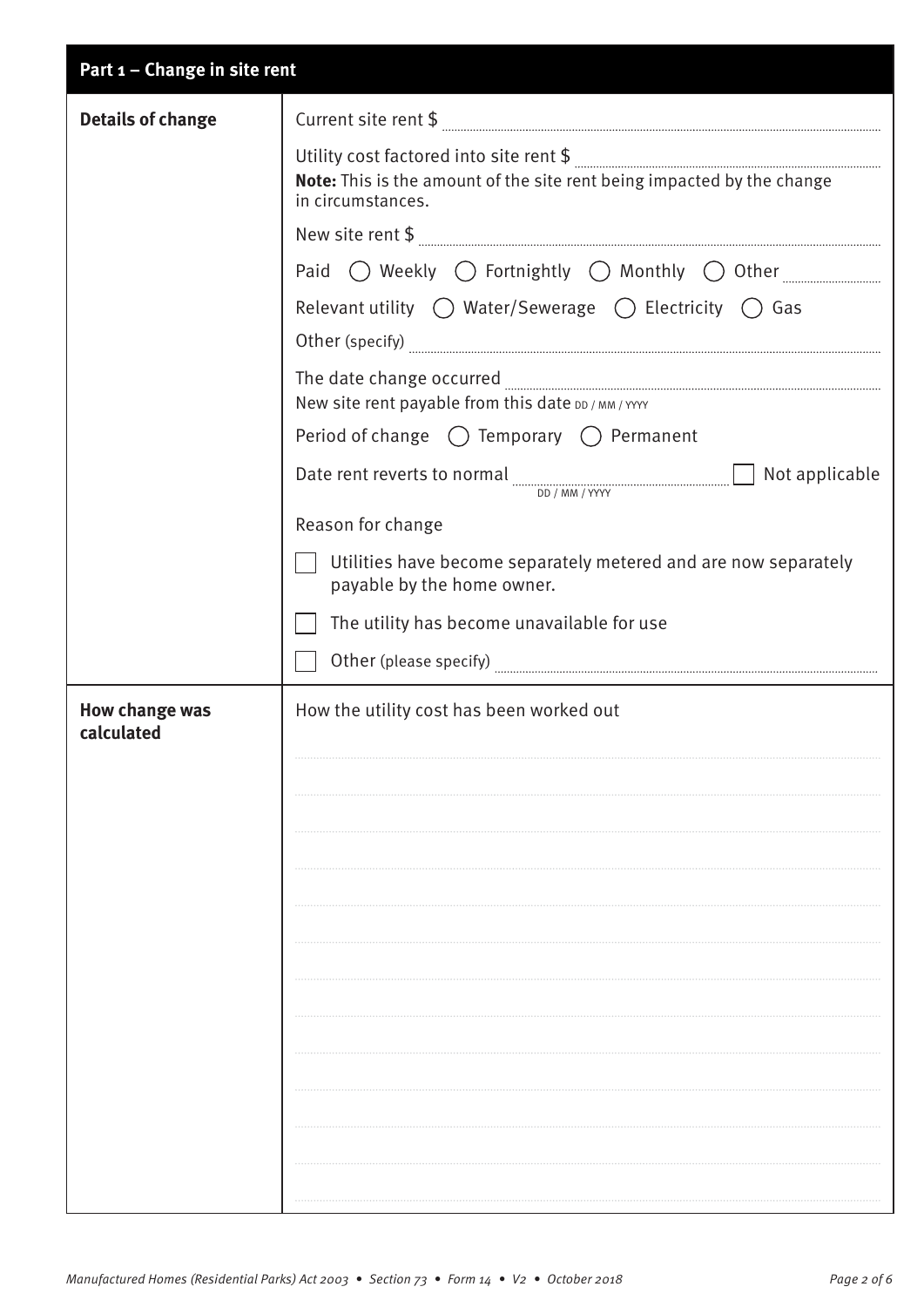| Part 2 - Details              |                                                                                                                                                                                                                                                                                                                                                                                                   |                |
|-------------------------------|---------------------------------------------------------------------------------------------------------------------------------------------------------------------------------------------------------------------------------------------------------------------------------------------------------------------------------------------------------------------------------------------------|----------------|
| Park owner/manager<br>details | Title $\bigcirc$ Mr $\bigcirc$ Mrs $\bigcirc$ Ms $\bigcirc$ Miss $\bigcirc$ Other (specify) $\frac{1}{\sqrt{2}}$                                                                                                                                                                                                                                                                                  |                |
|                               | Last name <b>with a contract of the contract of the contract of the contract of the contract of the contract of the contract of the contract of the contract of the contract of the contract of the contract of the contract of </b>                                                                                                                                                              |                |
|                               | First name <b>with a set of the contract of the contract of the contract of the contract of the contract of the contract of the contract of the contract of the contract of the contract of the contract of the contract of the </b>                                                                                                                                                              |                |
|                               | $\textbf{Business address} \textit{} \textit{} \textit{} \textit{} \textit{} \textit{} \textit{} \textit{} \textit{} \textit{} \textit{} \textit{} \textit{} \textit{} \textit{} \textit{} \textit{} \textit{} \textit{} \textit{} \textit{} \textit{} \textit{} \textit{} \textit{} \textit{} \textit{} \textit{} \textit{} \textit{} \textit{} \textit{} \textit{} \textit{} \textit{} \textit$ |                |
|                               |                                                                                                                                                                                                                                                                                                                                                                                                   |                |
|                               |                                                                                                                                                                                                                                                                                                                                                                                                   |                |
|                               |                                                                                                                                                                                                                                                                                                                                                                                                   |                |
|                               | Full company/corporation name                                                                                                                                                                                                                                                                                                                                                                     |                |
|                               |                                                                                                                                                                                                                                                                                                                                                                                                   |                |
|                               |                                                                                                                                                                                                                                                                                                                                                                                                   |                |
|                               |                                                                                                                                                                                                                                                                                                                                                                                                   |                |
|                               | Park owner/manager                                                                                                                                                                                                                                                                                                                                                                                |                |
|                               |                                                                                                                                                                                                                                                                                                                                                                                                   |                |
| Sign here $\bigcirc$          | Signature <b>Election Communication</b> Date <b>Election Communication</b> Date <b>Election Communication</b> Communication                                                                                                                                                                                                                                                                       |                |
|                               |                                                                                                                                                                                                                                                                                                                                                                                                   | DD / MM / YYYY |
| <b>Park details</b>           |                                                                                                                                                                                                                                                                                                                                                                                                   |                |
|                               |                                                                                                                                                                                                                                                                                                                                                                                                   |                |
|                               |                                                                                                                                                                                                                                                                                                                                                                                                   |                |
|                               |                                                                                                                                                                                                                                                                                                                                                                                                   |                |
|                               |                                                                                                                                                                                                                                                                                                                                                                                                   |                |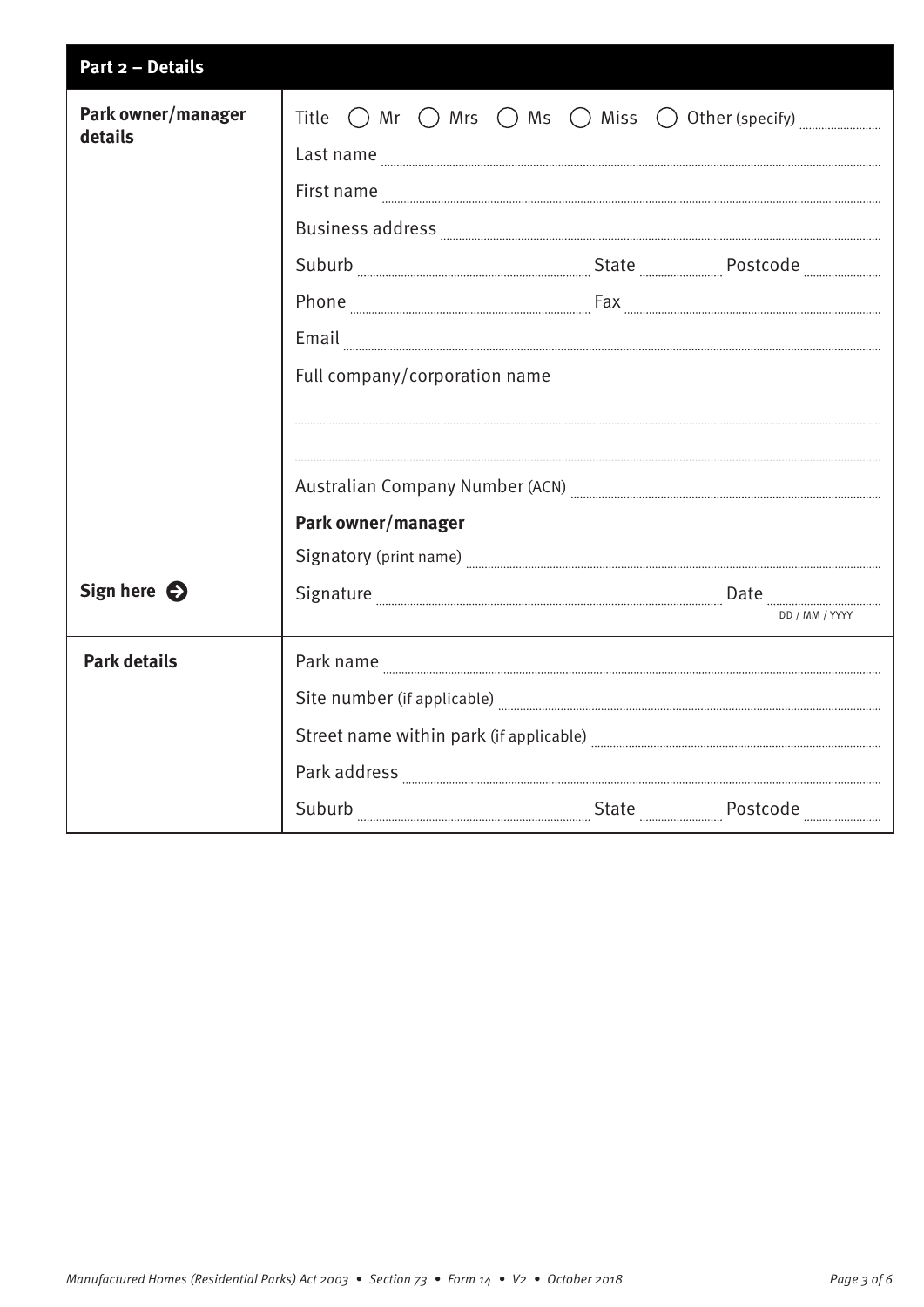| <b>Part 2 - Details continued</b>                                                                                                                                                                          |                                                                                                                                                                                                                                                                                                                                                                                                                                                                                                                                                                                                                                                                                                                                                                                                                                                                                                                                                                                                                                                                                                                                                                                                                                                                                                               |  |
|------------------------------------------------------------------------------------------------------------------------------------------------------------------------------------------------------------|---------------------------------------------------------------------------------------------------------------------------------------------------------------------------------------------------------------------------------------------------------------------------------------------------------------------------------------------------------------------------------------------------------------------------------------------------------------------------------------------------------------------------------------------------------------------------------------------------------------------------------------------------------------------------------------------------------------------------------------------------------------------------------------------------------------------------------------------------------------------------------------------------------------------------------------------------------------------------------------------------------------------------------------------------------------------------------------------------------------------------------------------------------------------------------------------------------------------------------------------------------------------------------------------------------------|--|
| <b>Home owner details</b>                                                                                                                                                                                  | Person <sub>1</sub><br>Title $\bigcirc$ Mr $\bigcirc$ Mrs $\bigcirc$ Ms $\bigcirc$ Miss $\bigcirc$ Other (specify)<br>Last name<br>First name <b>Example 20</b> in the contract of the contract of the contract of the contract of the contract of the contract of the contract of the contract of the contract of the contract of the contract of the contract of the<br>$Email_{\begin{tabular}{lll} \multicolumn{3}{l}{{\textbf{mail}}}\end{tabular}}\end{tabular} \begin{tabular}{l} \multicolumn{3}{l}{{\textbf{mail}}}\end{tabular} \begin{tabular}{l} \multicolumn{3}{l}{{\textbf{mail}}}\end{tabular} \begin{tabular}{l} \multicolumn{3}{l}{{\textbf{mild}}}\end{tabular} \begin{tabular}{l} \multicolumn{3}{l}{{\textbf{mild}}}\end{tabular} \begin{tabular}{l} \multicolumn{3}{l}{{\textbf{mild}}}\end{tabular} \begin{tabular}{l} \multicolumn{3}{l}{{\textbf{mild$<br>Person <sub>2</sub><br>Title $\bigcirc$ Mr $\bigcirc$ Mrs $\bigcirc$ Ms $\bigcirc$ Miss $\bigcirc$ Other (specify)<br>Last name <b>contract the contract of the contract of the contract of the contract of the contract of the contract of the contract of the contract of the contract of the contract of the contract of the contract of the contra</b><br>$\label{eq:1} \textbf{Phone}\textcolor{white}{aaaa}$<br>Email |  |
|                                                                                                                                                                                                            |                                                                                                                                                                                                                                                                                                                                                                                                                                                                                                                                                                                                                                                                                                                                                                                                                                                                                                                                                                                                                                                                                                                                                                                                                                                                                                               |  |
| Part 3-Necessary actions for home owner<br>A home owner who receives this notice should (tick all that apply)<br>Pay the new site rent amount specified in Part 1.<br>Take further action (please specify) |                                                                                                                                                                                                                                                                                                                                                                                                                                                                                                                                                                                                                                                                                                                                                                                                                                                                                                                                                                                                                                                                                                                                                                                                                                                                                                               |  |
|                                                                                                                                                                                                            |                                                                                                                                                                                                                                                                                                                                                                                                                                                                                                                                                                                                                                                                                                                                                                                                                                                                                                                                                                                                                                                                                                                                                                                                                                                                                                               |  |
|                                                                                                                                                                                                            |                                                                                                                                                                                                                                                                                                                                                                                                                                                                                                                                                                                                                                                                                                                                                                                                                                                                                                                                                                                                                                                                                                                                                                                                                                                                                                               |  |
|                                                                                                                                                                                                            |                                                                                                                                                                                                                                                                                                                                                                                                                                                                                                                                                                                                                                                                                                                                                                                                                                                                                                                                                                                                                                                                                                                                                                                                                                                                                                               |  |
|                                                                                                                                                                                                            |                                                                                                                                                                                                                                                                                                                                                                                                                                                                                                                                                                                                                                                                                                                                                                                                                                                                                                                                                                                                                                                                                                                                                                                                                                                                                                               |  |
|                                                                                                                                                                                                            |                                                                                                                                                                                                                                                                                                                                                                                                                                                                                                                                                                                                                                                                                                                                                                                                                                                                                                                                                                                                                                                                                                                                                                                                                                                                                                               |  |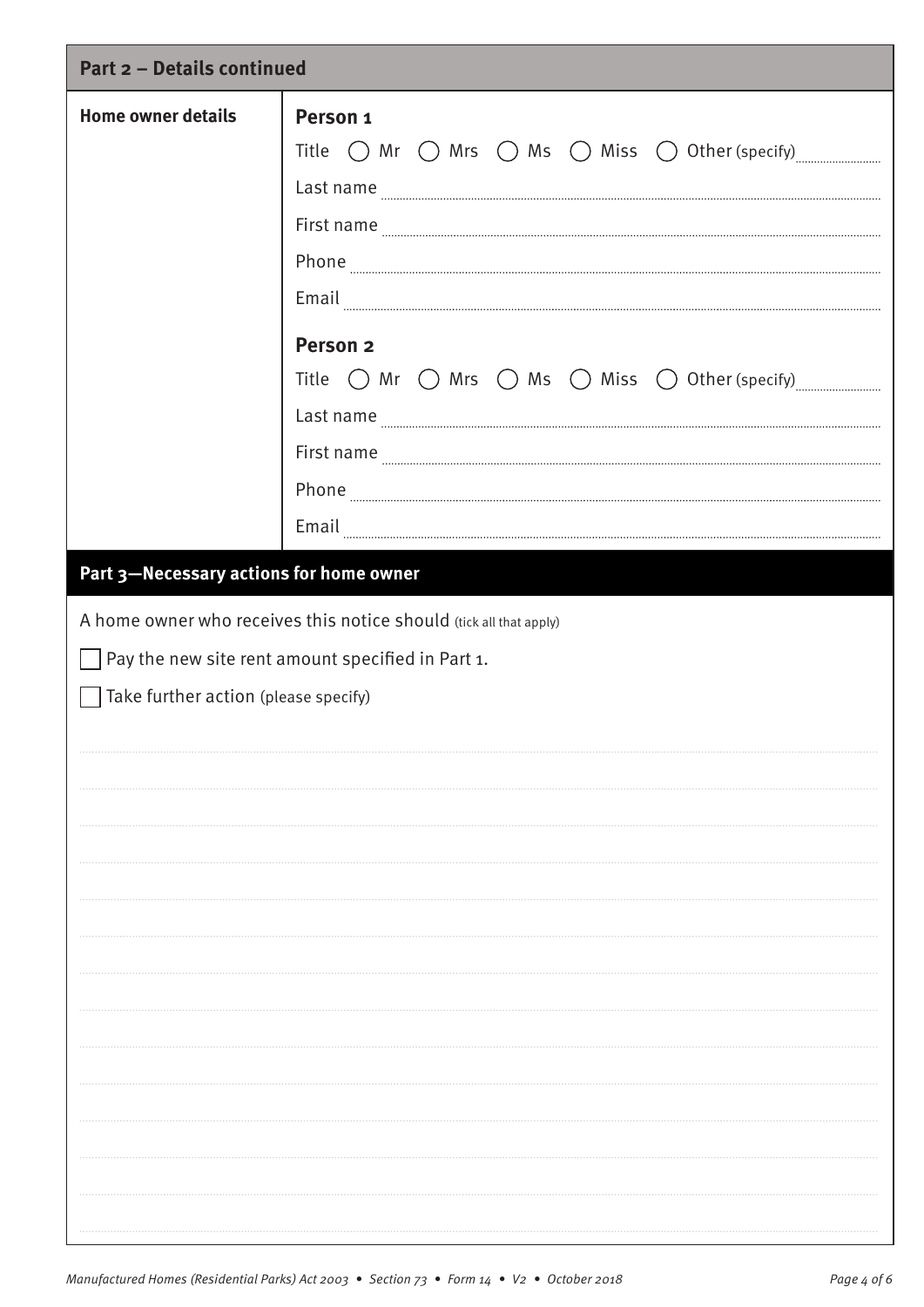#### **Part 4—Embedded network information**

Some residential parks may provide electricity through an embedded network where the park owner generates electricity onsite or purchases it from an energy retailer and 'onsells' the energy to different customers at the site. Where residential parks do so, they will usually be an 'exempt seller' of electricity.

Customers of exempt sellers may have different protections and rights compared to when you buy from an authorised energy retailer. Exempt sellers are regulated by the Australian Energy Regulator (AER).

For more information please visit [www.qld.gov.au/embeddednetworks](http://www.qld.gov.au/embeddednetworks)

#### **Part 5—Dispute resolution**

If you have received this notice and you wish to dispute the change in utility cost you:

- must, within 28 days after receiving the notice, give the park owner a dispute negotiation notice for the dispute
- must use the dispute resolution procedures under part 17, division 1 of the Manufactured Homes (Residential Parks) Act 2003 (the Act) to try to resolve the dispute with the park owner
- may apply to Queensland Civil and Administrative Tribunal (QCAT) for an order reducing the site rent if the dispute cannot be resolved using the dispute resolution procedures in the Act.

#### **Further information**

| If you would like more<br>information, contact<br>the Department of<br><b>Housing and Public</b><br>Works on 13 QGOV<br>(137468)<br>or visit our website<br>at www.hpw.qld.gov.au | <b>Regulatory Services (Department of Housing and Public Works)</b><br>Regulatory Services administers the Manufactured Homes (Residential<br>Parks) Act 2003. This includes investigating complaints and alleged<br>breaches of the Act.<br>Department of Housing and Public Works<br>GPO Box 690, Brisbane, QLD 4001<br>Phone: 07 3008 3450 |
|-----------------------------------------------------------------------------------------------------------------------------------------------------------------------------------|-----------------------------------------------------------------------------------------------------------------------------------------------------------------------------------------------------------------------------------------------------------------------------------------------------------------------------------------------|
|                                                                                                                                                                                   | Email: regulatoryservices@hpw.qld.gov.au<br>Website: www.hpw.gld.gov.au<br><b>Queensland Retirement Village and Park Advice Service</b>                                                                                                                                                                                                       |
|                                                                                                                                                                                   | (QRVAPAS)<br>Specialist service providing free information and legal assistance<br>to home owners and prospective home owners in residential parks<br>in Queensland.                                                                                                                                                                          |
|                                                                                                                                                                                   | Caxton Legal Centre Inc.<br>1 Manning Street, South Brisbane, QLD 4101<br>Phone: 07 3214 6333<br>Email: caxton@caxton.org.au<br>Website: www.caxton.org.au                                                                                                                                                                                    |